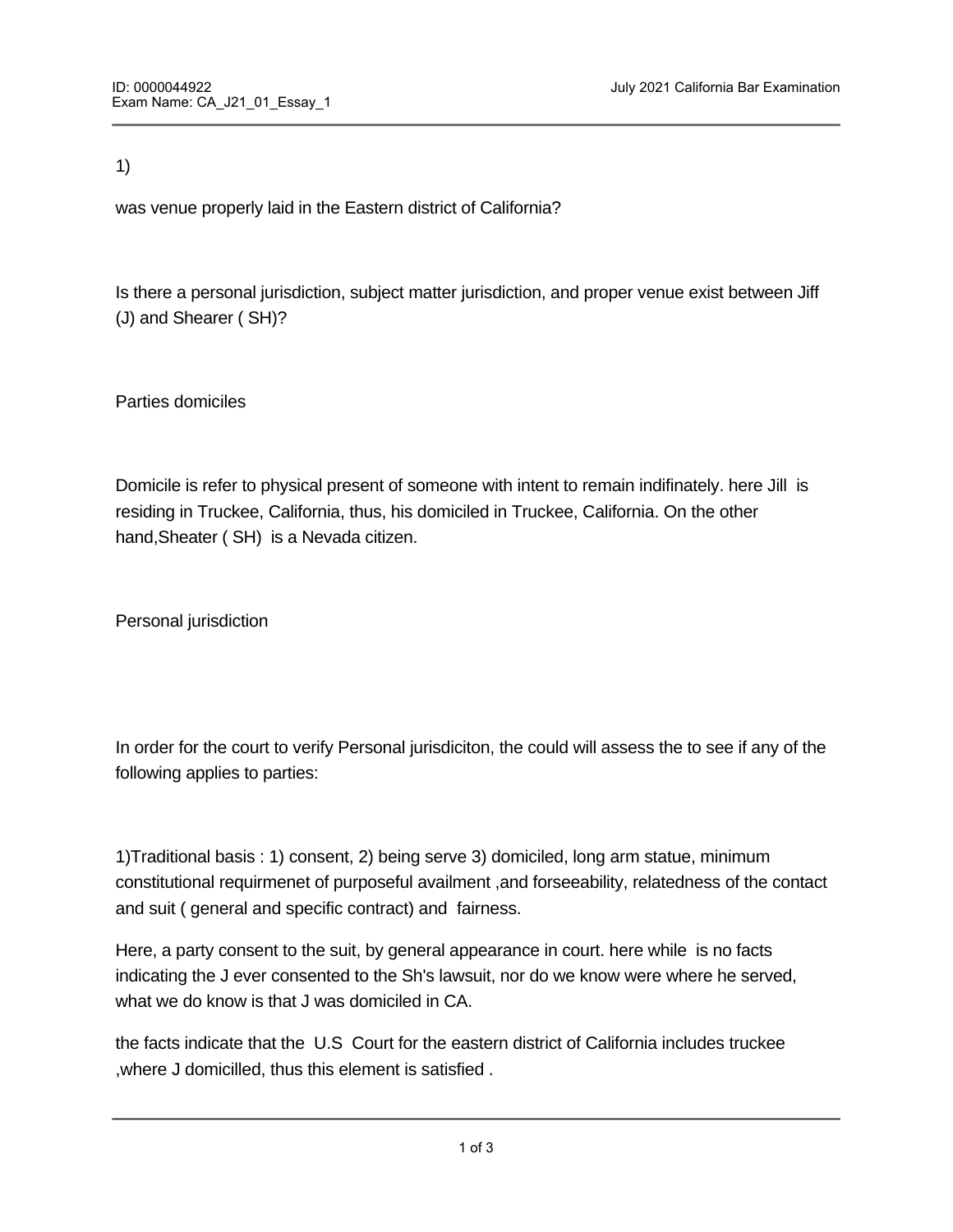there is P.J between parties under traditional basis.

Venue

On the other hand, J may argue its not fair that the suit was filed in the eastern district of California, becasue first and foremost the allege negligence occured in reno, and thus the majority of the witness, evidence are in Reno, and Sh should have brought the action in a U.S district court in Reno, as opposed in the eastern district of California.

Here, even if the court finds that the venue was not proper, the court could transfer the entire case to another U.S eastern district of California in reno and this alone would not defeat the Sh's lawsuit

Subject matter jurisdiction

( S.M.J). SMJ exists between the parties if there is a complete diversity and the amount in controversy is over \$75,000 , excluding fees and interest.

here, as discussed supra J is citizen of , Turcke ,CA and SH is citizen of Reno , Nevada , therefore, there is complete diversity between the parties. Moreover, Sh is suit for \$100,000 is damages which is over the amount in controversy of \$75,000 thus, this element is also met.

There is S.MJ between the parties.

2) Did the court err in denying Sh's motion to compel.

Yes, becasue under the discovery rule, a party may seek information and evidence related to the lawsuit that are reasonably relevant to the lawsuit. Here, knowing that if other costumers had the similar problems with J, where he damaged their belongings while rendering services for then is relevant to Sh's lawsuit for negligence because if would show that was put on notice

about this issue and should have paid more attention to not to be careless while at work.